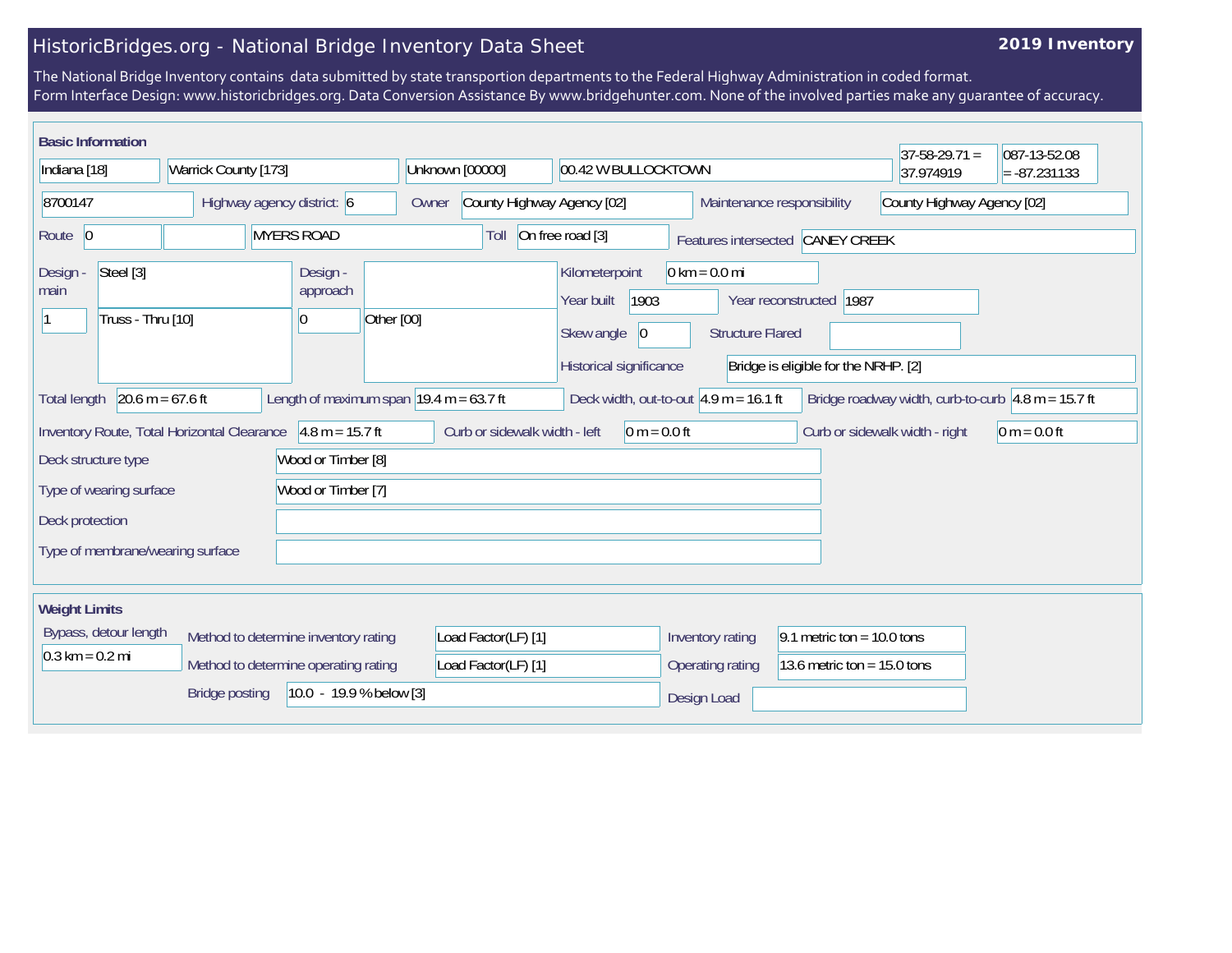| <b>Functional Details</b>                                                                                |                                                                         |                                                                                         |                    |                                                       |                      |
|----------------------------------------------------------------------------------------------------------|-------------------------------------------------------------------------|-----------------------------------------------------------------------------------------|--------------------|-------------------------------------------------------|----------------------|
| Average daily truck traffi<br>107<br>Average Daily Traffic                                               | Year 2011<br>%                                                          | Future average daily traffic                                                            | 214                | 2031<br>Year                                          |                      |
| Road classification<br>Local (Rural) [09]                                                                | Lanes on structure 1                                                    |                                                                                         |                    | Approach roadway width                                | $4.6 m = 15.1 ft$    |
| Type of service on bridge Highway [1]                                                                    |                                                                         | Direction of traffic One lane bridge for 2 - way traffic [3]                            |                    | Bridge median                                         |                      |
| No parallel structure exists. [N]<br>Parallel structure designation                                      |                                                                         |                                                                                         |                    |                                                       |                      |
| Type of service under bridge<br>Waterway [5]                                                             | Lanes under structure<br>$\vert 0 \vert$                                | Navigation control                                                                      |                    |                                                       |                      |
| Navigation vertical clearanc<br>$0 = N/A$                                                                |                                                                         | Navigation horizontal clearance $ 0 = N/A $                                             |                    |                                                       |                      |
| Minimum navigation vertical clearance, vertical lift bridge                                              |                                                                         | Minimum vertical clearance over bridge roadway                                          |                    |                                                       | $99.99 m = 328.1 ft$ |
| Minimum lateral underclearance reference feature Feature not a highway or railroad [N]                   |                                                                         |                                                                                         |                    |                                                       |                      |
| Minimum lateral underclearance on right $0 = N/A$                                                        |                                                                         | Minimum lateral underclearance on left $0 = N/A$                                        |                    |                                                       |                      |
| Minimum Vertical Underclearance $ 0 = N/A$                                                               |                                                                         | Minimum vertical underclearance reference feature Feature not a highway or railroad [N] |                    |                                                       |                      |
| Appraisal ratings - underclearances N/A [N]                                                              |                                                                         |                                                                                         |                    |                                                       |                      |
|                                                                                                          |                                                                         |                                                                                         |                    |                                                       |                      |
| <b>Repair and Replacement Plans</b>                                                                      |                                                                         |                                                                                         |                    |                                                       |                      |
| Type of work to be performed                                                                             | Work to be done by contract [1]<br>Work done by                         |                                                                                         |                    |                                                       |                      |
| Replacement of bridge or other structure because of<br>substandard load carrying capacity or substantial | Bridge improvement cost<br>361000<br>174000<br>Roadway improvement cost |                                                                                         |                    |                                                       |                      |
| bridge roadway geometry. [31]                                                                            | Length of structure improvement                                         | $28.3 m = 92.9 ft$                                                                      | Total project cost | 676000                                                |                      |
|                                                                                                          | Year of improvement cost estimate                                       | 2018                                                                                    |                    |                                                       |                      |
|                                                                                                          | Border bridge - state                                                   |                                                                                         |                    | Border bridge - percent responsibility of other state |                      |
|                                                                                                          | Border bridge - structure number                                        |                                                                                         |                    |                                                       |                      |